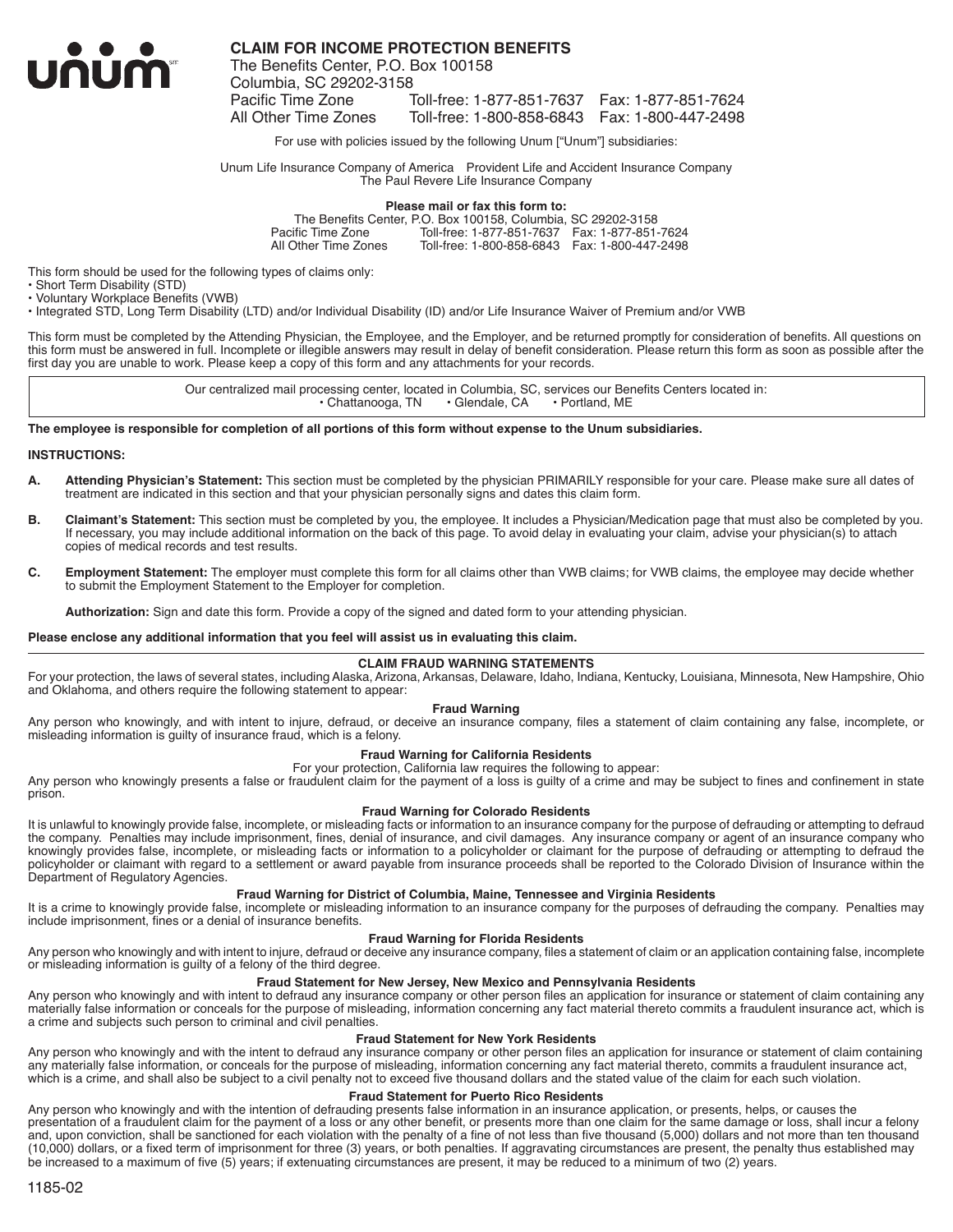

## **CLAIM FOR INCOME PROTECTION BENEFITS**

The Benefits Center, P.O. Box 100158 Columbia, SC 29202-3158 Pacific Time Zone Toll-free: 1-877-851-7637 Fax: 1-877-851-7624 Toll-free: 1-800-858-6843 Fax: 1-800-447-2498

| A. ATTENDING PHYSICIAN'S STATEMENT (PLEASE PRINT) |                       |               |                           |  |  |  |  |  |  |  |  |
|---------------------------------------------------|-----------------------|---------------|---------------------------|--|--|--|--|--|--|--|--|
| Name of Patient                                   | Home Telephone Number | Date of Birth | Social Security Number    |  |  |  |  |  |  |  |  |
|                                                   |                       |               |                           |  |  |  |  |  |  |  |  |
| Employer Name/Address                             |                       |               | Employer Telephone Number |  |  |  |  |  |  |  |  |
| Town of Atlantic Beach                            |                       |               | 726-2121<br>$252 \times$  |  |  |  |  |  |  |  |  |

**Instructions:** The following sections must be completed and signed by the attending physician. The purpose of this report is to assist us in making a disability determination. If this claim is related to a normal pregnancy, complete the normal pregnancy section. **Otherwise, please complete all applicable sections of this form and provide copies of supporting reports, such as office notes, medical records, consultations and/or testing. In all situations, you must complete the signature block at the bottom of this form.**

| <b>NORMAL PREGNANCY</b>                           |         |  |                                                                                                                |                                                                             |  |                                                   |  |  |  |
|---------------------------------------------------|---------|--|----------------------------------------------------------------------------------------------------------------|-----------------------------------------------------------------------------|--|---------------------------------------------------|--|--|--|
| a) Expected Delivery Date:                        |         |  | b) Actual Delivery Date:                                                                                       |                                                                             |  | c) Delivery Type: $\Box$ Vaginal $\Box$ C-Section |  |  |  |
| Date First Unable to Work:                        |         |  | Date Hospitalized:                                                                                             |                                                                             |  |                                                   |  |  |  |
| <b>ALL OTHER CONDITIONS</b>                       |         |  |                                                                                                                |                                                                             |  |                                                   |  |  |  |
| <b>Patient Information</b>                        |         |  |                                                                                                                |                                                                             |  |                                                   |  |  |  |
| a) Height:                                        | Weight: |  | b) Date of first visit regarding current conditions?                                                           |                                                                             |  |                                                   |  |  |  |
| c) Date patient ceased work because of condition? |         |  |                                                                                                                | d) Did you advise patient to cease work? $\Box$ Yes $\Box$ No If yes, when? |  |                                                   |  |  |  |
|                                                   |         |  | e) Has the patient been treated for the same/similar condition in the past? $\Box$ Yes $\Box$ No If yes, when? |                                                                             |  |                                                   |  |  |  |
|                                                   |         |  |                                                                                                                |                                                                             |  |                                                   |  |  |  |

If yes, please describe:

f) Is the patient's condition due to injury or sickness involving the patient's employment?  $\Box$  Yes  $\Box$  No  $\Box$  Unknown

## **Diagnosis and Treatment**

## *Primary Diagnosis*

a) What is the primary diagnosis preventing your patient from working?

Please include Primary ICD-9 and/or DSM IV Multi-Axial Diagnoses and Codes

b) Date of last examination:

c) Describe Reported Symptoms:

d) Describe Physical Findings (MRIs, X-rays, EMG/NCV studies, Lab tests, clinical findings, GAF etc.):

| Other Conditions (Please attach additional information as necessary) |  |
|----------------------------------------------------------------------|--|
|----------------------------------------------------------------------|--|

Are there other conditions that prevent your patient from working? If so, please list with information as follows:

a) Secondary ICD-9s: Diagnosis:

Secondary ICD-9s: Diagnosis:

b) Describe Reported Symptoms:

c) Describe Physical Findings (MRIs, X-rays, EMG/NCV studies, Lab tests, clinical findings, GAF etc.):

## *Treatment*

a) Describe the patient's current treatment program (include facilities name/address if applicable):

b) Medications (Please list all medications including dosage and frequency):

| c) Has patient been hospitalized? $\Box$ Yes $\Box$ No Date Hospitalized:              | through:                |
|----------------------------------------------------------------------------------------|-------------------------|
| d) Was surgery performed? CPT 4 Code(s):                                               | Date Surgery Performed: |
| Name/Address of facility:                                                              |                         |
| e) Is the patient still under your care? $\Box$ Yes $\Box$ No Final Date of Treatment: |                         |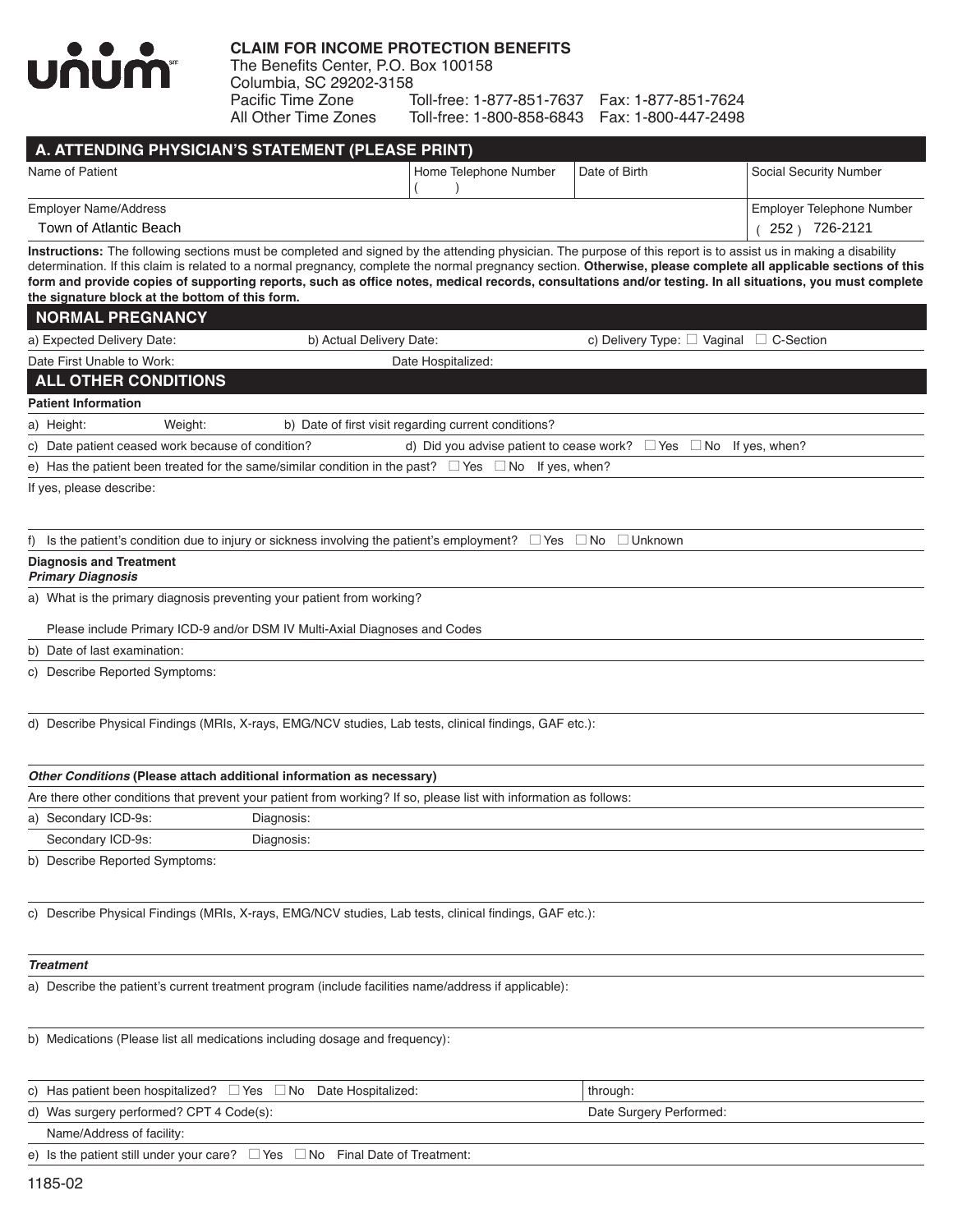|                                                                                                 |                                                                                                              | Other Providers: Please supply complete name, contact information and specialty of any other treating physicians or hospitals.                                       |                            |                           |                                                                         |
|-------------------------------------------------------------------------------------------------|--------------------------------------------------------------------------------------------------------------|----------------------------------------------------------------------------------------------------------------------------------------------------------------------|----------------------------|---------------------------|-------------------------------------------------------------------------|
| Name                                                                                            | Specialty                                                                                                    | Address                                                                                                                                                              | Phone #                    | Fax#                      | Treatment<br>From<br>To                                                 |
|                                                                                                 |                                                                                                              |                                                                                                                                                                      |                            |                           |                                                                         |
|                                                                                                 |                                                                                                              |                                                                                                                                                                      |                            |                           |                                                                         |
|                                                                                                 |                                                                                                              |                                                                                                                                                                      |                            |                           |                                                                         |
|                                                                                                 |                                                                                                              |                                                                                                                                                                      |                            |                           |                                                                         |
|                                                                                                 |                                                                                                              |                                                                                                                                                                      |                            |                           |                                                                         |
| <b>Physical Capabilities</b>                                                                    |                                                                                                              |                                                                                                                                                                      |                            |                           |                                                                         |
|                                                                                                 |                                                                                                              | a) Patient's ability to: (Please Check Number of Hours Per Workday and How Often)                                                                                    |                            |                           |                                                                         |
| Number of Hours<br>Sit<br>∩ ר<br>2<br>Stand<br>2<br>∩ ר<br>2<br>$\Box$ 0<br>Walk                | 3<br>3<br>6<br>4<br>3<br>6<br>4<br>5                                                                         | How Often<br>$\Box$ Continuously<br>Intermittently<br>8<br>Continuously<br>П<br>8<br>П<br>Intermittently<br>$\mathbf{L}$<br>8<br>Continuously<br>П<br>Intermittently |                            |                           |                                                                         |
| b) Patient's ability to: (Please Check)                                                         |                                                                                                              |                                                                                                                                                                      |                            |                           |                                                                         |
|                                                                                                 | Occasionally<br>Never<br>0%<br>1-33%                                                                         | Continuously<br>Frequently<br>34-66%<br>67-100%                                                                                                                      |                            |                           |                                                                         |
| Climb<br>Twist/bend/stoop                                                                       |                                                                                                              |                                                                                                                                                                      |                            |                           |                                                                         |
| Reach above shoulder level<br>Operate heavy machinery                                           | $\Box$                                                                                                       |                                                                                                                                                                      |                            |                           |                                                                         |
| c) Patient's ability to lift/carry: (Please Check)                                              |                                                                                                              | d) Patient's ability to perform: (Please Check)                                                                                                                      |                            |                           |                                                                         |
| 0%                                                                                              | Never Occasionally Frequently Continuously<br>1-33%<br>34-66%<br>67-100%                                     |                                                                                                                                                                      | Never<br>0%                | Occasionally<br>$1 - 33%$ | Continuously<br>Frequently<br>34-66%<br>67-100%                         |
| Up to 10 lbs.<br>$\Box$<br>11 to 20 lbs.<br>П<br>21 to 50 lbs.<br>□<br>$\Box$<br>51 to 100 lbs. | $\Box$<br>$\mathbf{L}$<br>$\mathbf{L}$<br>П<br>⊔<br>$\Box$<br>$\Box$<br>□<br>□<br>$\Box$<br>$\Box$<br>$\Box$ | Fine Finger movements<br>Hand/eye coordinated movements<br>Pushing/Pulling                                                                                           | R<br>L<br>$\Box$<br>$\Box$ | R<br>$\Box$<br>$\Box$     | R<br>R<br>□<br>$\Box$<br>$\Box$<br>$\Box$<br>$\Box$<br>$\Box$<br>$\Box$ |
|                                                                                                 |                                                                                                              | Dominant Hand<br>$\Box$ Right $\Box$ Left                                                                                                                            |                            |                           |                                                                         |

## **Psychological Features**

Are there any cognitive deficits or psychiatric conditions that interfere with the patient's ability to perform his/her occupation? If so, please describe specifically how any identified condition prevents the patient from performing his/her occupation.

| <b>Return to Work</b>                                                                                                                                                                                                                                                                                                                      |                                   |
|--------------------------------------------------------------------------------------------------------------------------------------------------------------------------------------------------------------------------------------------------------------------------------------------------------------------------------------------|-----------------------------------|
| a) When do you expect improvement in the patient's capabilities?                                                                                                                                                                                                                                                                           |                                   |
| b) Have you advised patient to return to work? $\Box$ Yes $\Box$ No Expected Return to Work Date:<br>If yes, please indicate any ongoing restrictions and limitations in the space provided below.<br>If no, please indicate the restrictions and limitations that prevent the patient from returning to work in the space provided below. | $\Box$ Full Time $\Box$ Part Time |
| c) RESTRICTIONS (activities patient should not do)                                                                                                                                                                                                                                                                                         |                                   |

d) LIMITATIONS (activities patient cannot do)

**FRAUD NOTICE: Any person who knowingly files a statement of claim containing false or misleading information is subject to criminal and civil penalties. This includes Employer and Attending Physician portions of the claim form.**

| Print or Type Name           |       |                                   | Degree                                                                | Medical Specialty |  |  |  |
|------------------------------|-------|-----------------------------------|-----------------------------------------------------------------------|-------------------|--|--|--|
| <b>Street Address</b>        |       |                                   |                                                                       | Telephone Number  |  |  |  |
| City                         | State |                                   |                                                                       | Fax               |  |  |  |
| Signature of Physician       |       |                                   |                                                                       | <b>IDate</b>      |  |  |  |
| SSN or Employer's ID Number: |       | If yes, what is the relationship? | Are you, the physician, related to this patient? $\Box$ Yes $\Box$ No |                   |  |  |  |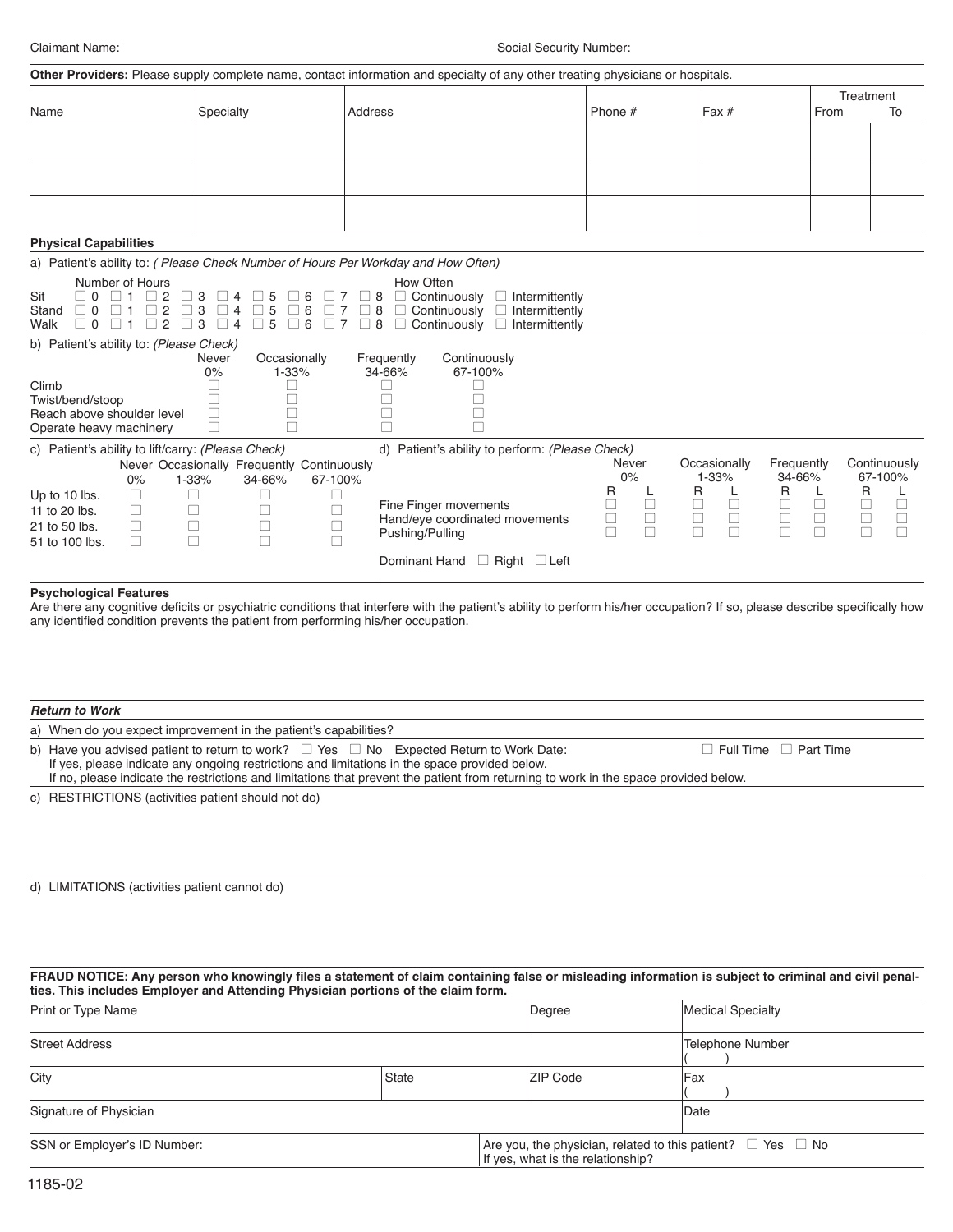

## **CLAIM FOR INCOME PROTECTION BENEFITS**

The Benefits Center, P.O. Box 100158 Columbia, SC 29202-3158 Pacific Time Zone Toll-free: 1-877-851-7637 Fax: 1-877-851-7624 Toll-free: 1-800-858-6843 Fax: 1-800-447-2498

## **B. CLAIMANT'S STATEMENT (PLEASE PRINT) 1.** Claimant's Name (as printed on your Social Security Card) Home Telephone Number Date of Birth Social Security Number  $($   $)$ Cell Telephone Number  $\Box$  Male  $\Box$  Female

Home Address (Street, City, State, ZIP)

| The state in which you work:                                    | Preferred e-mail address where you can be reached                                  |                                                      |  |                   |  |  |  |  |
|-----------------------------------------------------------------|------------------------------------------------------------------------------------|------------------------------------------------------|--|-------------------|--|--|--|--|
| 2. Employer Name                                                |                                                                                    | <b>Policy Number</b>                                 |  |                   |  |  |  |  |
| Town of Atlantic Beach                                          |                                                                                    |                                                      |  |                   |  |  |  |  |
|                                                                 |                                                                                    | If you have returned to work, list the duties of the |  | # of weekly hours |  |  |  |  |
|                                                                 |                                                                                    | occupation you are performing.                       |  | spent at duty     |  |  |  |  |
| Have you returned to work? If yes, when?                        |                                                                                    |                                                      |  |                   |  |  |  |  |
| Part Time:                                                      | Full Time:                                                                         |                                                      |  |                   |  |  |  |  |
| Hours per week:                                                 |                                                                                    |                                                      |  |                   |  |  |  |  |
| If you have not returned to work, when do you expect to return? |                                                                                    |                                                      |  |                   |  |  |  |  |
| Part Time:                                                      | Full Time:                                                                         |                                                      |  |                   |  |  |  |  |
|                                                                 | What specific job duties are you unable to do as a result of your sickness/injury? |                                                      |  |                   |  |  |  |  |

**In order to expedite your claim, please provide medical records to support your inability to perform your occupational duties. 3.** Marital Status: **If you are married, spouse's name** Spouse's Date of Birth Is spouse employed?  $\Box$  Single  $\Box$  Married  $\Box$  Widowed  $\Box$  Divorced  $\vert$ List your dependent children who are under age 25 (attach additional sheets if necessary). Name **Name Name Name Name Name Attending School? CONSISTENT Attending School?**  $\Box$  Yes  $\Box$  No  $\Box$  Yes  $\Box$  No 4. Is this disability due to  $\Box$  Motor Vehicle Accident  $\Box$  Other Accident  $\Box$  Sickness  $\Box$  Work-related Injury/Sickness  $\Box$  Pregnancy

Please describe your medical condition(s) or injury that is resulting in your disability. Advise when the symptoms first appeared. If related to an injury, advise when, where and how the injury occurred.

| <b>5.</b> Date Last Worked<br>Number of Hours Worked on Date Last Worked                                                                                                                                                                                                                                                                                                                                                                                                                                                                                                                                                                                                                                                                                                                                                                                                                                                           |                                                     |  |  |  |  |  |  |  |  |
|------------------------------------------------------------------------------------------------------------------------------------------------------------------------------------------------------------------------------------------------------------------------------------------------------------------------------------------------------------------------------------------------------------------------------------------------------------------------------------------------------------------------------------------------------------------------------------------------------------------------------------------------------------------------------------------------------------------------------------------------------------------------------------------------------------------------------------------------------------------------------------------------------------------------------------|-----------------------------------------------------|--|--|--|--|--|--|--|--|
| 6. Check the other income benefits you are receiving or are eligible to receive as a result of your disability and complete the information requested.                                                                                                                                                                                                                                                                                                                                                                                                                                                                                                                                                                                                                                                                                                                                                                             |                                                     |  |  |  |  |  |  |  |  |
| If you have been approved or denied for any of these benefits, please send a copy of award or denial notification.                                                                                                                                                                                                                                                                                                                                                                                                                                                                                                                                                                                                                                                                                                                                                                                                                 |                                                     |  |  |  |  |  |  |  |  |
| Social Security/Retirement $\Box$ Yes $\Box$ No   Social Security/Disability $\Box$ Yes $\Box$ No   Dependent Social Security                                                                                                                                                                                                                                                                                                                                                                                                                                                                                                                                                                                                                                                                                                                                                                                                      | $\Box$ Yes<br>∣ ∣No                                 |  |  |  |  |  |  |  |  |
| $\Box$ Yes $\Box$ No<br>Canada Pension Plan<br>$\Box$ Yes $\Box$ No<br><b>State Disability</b>                                                                                                                                                                                                                                                                                                                                                                                                                                                                                                                                                                                                                                                                                                                                                                                                                                     | Third Party Settlement/Income<br>$\Box$ Yes<br>  No |  |  |  |  |  |  |  |  |
| Worker's Compensation<br>Pension/Retirement<br>$\Box$ No<br>$\Box$ No<br>$\Box$ Yes<br>l Yes                                                                                                                                                                                                                                                                                                                                                                                                                                                                                                                                                                                                                                                                                                                                                                                                                                       | Pension/Disability<br>$\Box$ Yes<br>l No            |  |  |  |  |  |  |  |  |
| No-Fault Insurance<br>Unemployment<br>$\Box$ Yes $\Box$ No $\Box$<br>$\Box$ Yes $\Box$ No                                                                                                                                                                                                                                                                                                                                                                                                                                                                                                                                                                                                                                                                                                                                                                                                                                          |                                                     |  |  |  |  |  |  |  |  |
| Short Term Disability<br>$\Box$ Yes $\Box$ No – Ins. Co. Name and Policy #                                                                                                                                                                                                                                                                                                                                                                                                                                                                                                                                                                                                                                                                                                                                                                                                                                                         |                                                     |  |  |  |  |  |  |  |  |
| Any other insurance coverage $\Box$ Yes $\Box$ No $-$ Ins. Co. Name and Policy #                                                                                                                                                                                                                                                                                                                                                                                                                                                                                                                                                                                                                                                                                                                                                                                                                                                   |                                                     |  |  |  |  |  |  |  |  |
| 7. For Fully-Insured Plans – If your request for benefits is approved, do you want Federal Income Tax withheld from your check? $\Box$ Yes $\Box$ No<br>(Note: Minimum withholding is \$20.00 per week for Short Term Disability and \$88.00 per<br>If yes, please indicate dollar amount \$<br>month for Long Term Disability)<br>Do you want State Income Tax withheld from your check? $\Box$ Yes $\Box$ No<br>If yes, please indicate dollar amount \$<br>(Note: The amount indicated must be a whole dollar increment)<br>For Self-Insured Plans – Attach a copy of your completed W-4 for accurate calculation of Federal and State income taxes. If not provided, we will withhold 25%<br>of your benefit for Federal Income Tax and the maximum withholding amount for State Income Tax.<br>If you do not know if you are covered under a fully-insured or self-insured plan, please contact your employer for assistance. |                                                     |  |  |  |  |  |  |  |  |
| <b>8.</b> Are you currently employed by another employer? $\Box$ Yes $\Box$ No If yes, please advise the name and telephone number of that employer.                                                                                                                                                                                                                                                                                                                                                                                                                                                                                                                                                                                                                                                                                                                                                                               |                                                     |  |  |  |  |  |  |  |  |
| I have read and understand the fraud notices listed on the instruction page of this form.<br>The above statements and the information provided on the Physician/Medication list (if applicable) are true and complete to the best of my knowledge and belief.<br>(Your signature is required for benefit consideration.)                                                                                                                                                                                                                                                                                                                                                                                                                                                                                                                                                                                                           |                                                     |  |  |  |  |  |  |  |  |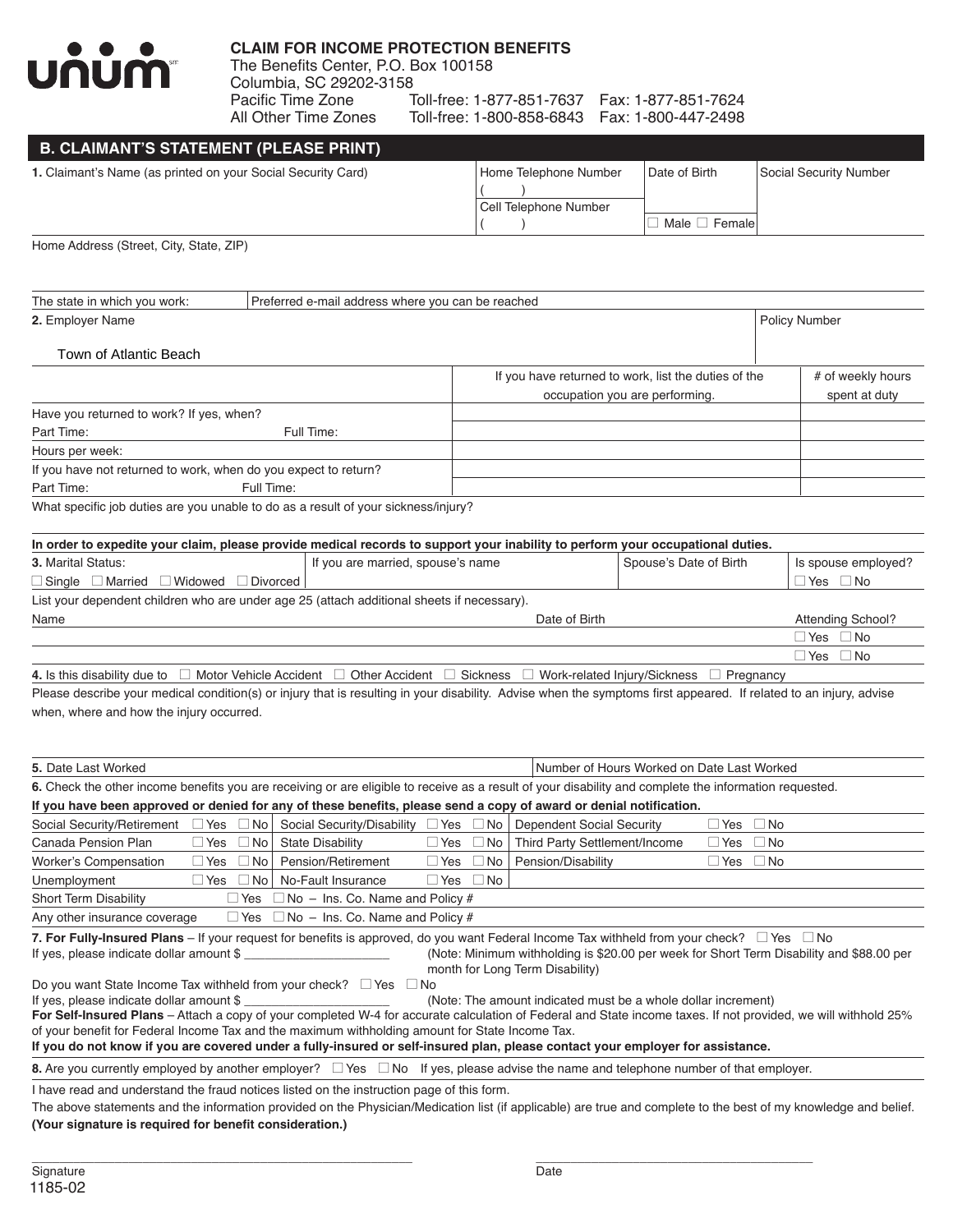# UNUM

## **CLAIM FOR INCOME PROTECTION BENEFITS**

The Benefits Center, P.O. Box 100158 Columbia, SC 29202-3158 Pacific Time Zone Toll-free: 1-877-851-7637 Fax: 1-877-851-7624 All Other Time Zones Toll-free: 1-800-858-6843 Fax: 1-800-447-2498

Policy No.

# **B. CLAIMANT'S - Physician/Medication List (PLEASE PRINT)**

To avoid delay please answer all questions as completely as possible. Please attach additional pages if needed.

Claimant's Full Name

Please list ALL treatment providers with whom you are currently treating.

| 1) | Provider Name                                   | <b>Mailing Address</b> |       |     | Telephone No.                |  |
|----|-------------------------------------------------|------------------------|-------|-----|------------------------------|--|
|    | Specialty                                       | City                   | State | Zip | Fax No.                      |  |
|    | Frequency of Treatment                          | Date of Last Visit     |       |     | $\lambda$<br>$\left($        |  |
| 2) | Provider Name                                   | <b>Mailing Address</b> |       |     | Telephone No.<br>$\lambda$   |  |
|    | Specialty                                       | City                   | State | Zip | Fax No.                      |  |
|    | Frequency of Treatment                          | Date of Last Visit     |       |     | $\big)$<br>$\left($          |  |
| 3) | Provider Name                                   | Mailing Address        |       |     | Telephone No.<br>$\lambda$   |  |
|    | Specialty                                       | City                   | State | Zip | Fax No.                      |  |
|    | Frequency of Treatment                          | Date of Last Visit     |       |     |                              |  |
| 1) | Please list any recent hospital confinements.   |                        |       |     |                              |  |
|    | Hospital                                        | Address                |       |     | Dates of Confinement         |  |
|    | Procedure                                       | City                   | State | Zip |                              |  |
| 2) | Hospital                                        | Address                |       |     | Dates of Confinement         |  |
|    | Procedure                                       | City                   | State | Zip |                              |  |
|    | Please list all current medications.            |                        |       |     |                              |  |
|    | <b>Prescription Name</b>                        | <b>Dosage</b>          |       |     | <b>Prescribing Physician</b> |  |
|    | $\left( \begin{array}{c} 1 \end{array} \right)$ |                        |       |     |                              |  |
|    | 2)                                              |                        |       |     |                              |  |
| 3) |                                                 |                        |       |     |                              |  |
|    |                                                 |                        |       |     |                              |  |

 $5)$ 

 $9)$ 

<u> 1989 - Johann Barbara, martxa al</u>

 $8)$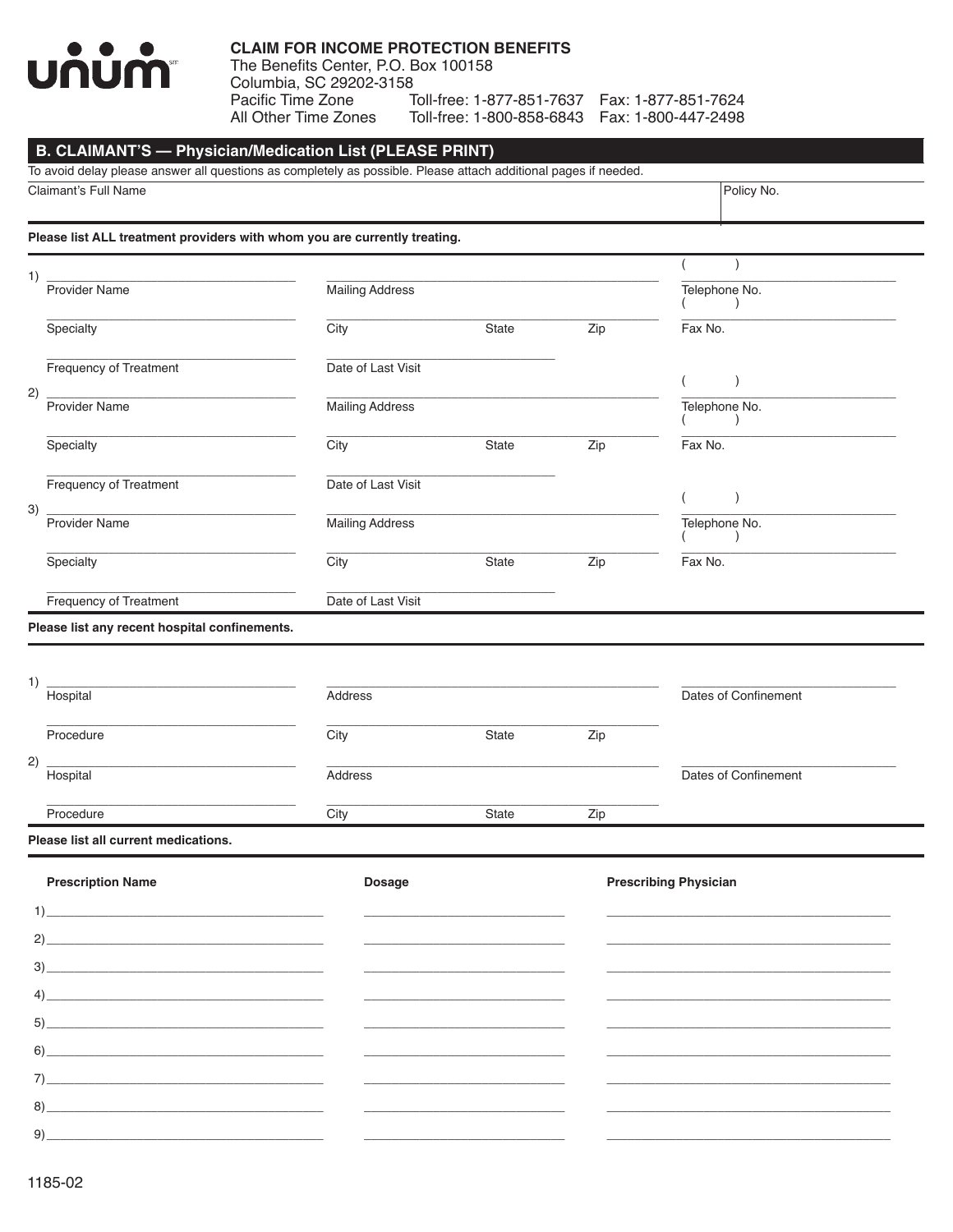

Toll-free: 1-800-858-6843 Fax: 1-800-447-2498

|                               |                    |     |                        | <b>C. EMPLOYMENT STATEMENT (PLEASE PRINT)</b>                                                                                                                     |                                                                                                        |                                |                     |                    |     |     |                                   |                                           |
|-------------------------------|--------------------|-----|------------------------|-------------------------------------------------------------------------------------------------------------------------------------------------------------------|--------------------------------------------------------------------------------------------------------|--------------------------------|---------------------|--------------------|-----|-----|-----------------------------------|-------------------------------------------|
|                               |                    |     |                        | Type of Coverage (CHECK ALL THAT APPLY)                                                                                                                           |                                                                                                        |                                |                     |                    |     |     |                                   |                                           |
|                               |                    |     |                        | ■ Short Term Disability □ Long Term Disability □ Individual Disability □ Waiver of Premium (Life Insurance) □ Voluntary Workplace Benefits                        |                                                                                                        |                                |                     |                    |     |     |                                   |                                           |
| 1. Employer Name              |                    |     | Town of Atlantic Beach |                                                                                                                                                                   |                                                                                                        |                                |                     |                    |     |     |                                   | Employer's Phone Number<br>252 1 726-2121 |
|                               |                    |     |                        | Employer Address (Street, City, State, ZIP)                                                                                                                       |                                                                                                        |                                |                     |                    |     |     |                                   |                                           |
|                               |                    |     |                        | PO Box 10, Atlantic Beach, NC 28512                                                                                                                               |                                                                                                        |                                |                     |                    |     |     |                                   |                                           |
| <b>Policy Numbers</b>         |                    |     |                        |                                                                                                                                                                   |                                                                                                        | Division Number / Class Number |                     |                    |     |     |                                   | Division Description / Class Description  |
|                               |                    |     |                        |                                                                                                                                                                   |                                                                                                        |                                |                     |                    |     |     |                                   |                                           |
| 2. Claimant's Name            |                    |     |                        |                                                                                                                                                                   |                                                                                                        | <b>Claimant Phone Number</b>   |                     |                    |     |     | Social Security Number            |                                           |
|                               |                    |     |                        |                                                                                                                                                                   |                                                                                                        |                                |                     |                    |     |     |                                   |                                           |
|                               |                    |     |                        | Claimant's Address (Street, City, State, ZIP)                                                                                                                     |                                                                                                        |                                |                     |                    |     |     |                                   |                                           |
|                               |                    |     |                        |                                                                                                                                                                   |                                                                                                        |                                |                     |                    |     |     |                                   |                                           |
| Date of Hire                  |                    |     |                        | Effective Date of STD Insurance                                                                                                                                   | Effective Date of LTD Insurance                                                                        |                                |                     |                    |     |     | Effective Date of ID Insurance    | Date Last Worked                          |
|                               |                    |     |                        |                                                                                                                                                                   |                                                                                                        |                                |                     |                    |     |     |                                   |                                           |
|                               |                    |     |                        | Claimant's Work Status: $\square$ Full-time $\square$ Part-time $\square$ Exempt $\square$ Non-exempt $\square$ Bargaining $\square$ Non-bargaining               |                                                                                                        |                                |                     |                    |     |     |                                   |                                           |
|                               |                    |     |                        | Did the claimant's job duties and/or hours change prior to his/her last day worked due to disability? $\Box$ Yes $\Box$ No If yes, please explain.                |                                                                                                        |                                |                     |                    |     |     |                                   |                                           |
|                               |                    |     |                        |                                                                                                                                                                   |                                                                                                        |                                |                     |                    |     |     |                                   |                                           |
|                               |                    |     |                        |                                                                                                                                                                   |                                                                                                        |                                |                     |                    |     |     |                                   |                                           |
|                               |                    |     |                        |                                                                                                                                                                   |                                                                                                        |                                |                     |                    |     |     |                                   |                                           |
|                               |                    |     |                        | Has the claimant's employment been terminated? $\Box$ Yes $\Box$ No If yes, please provide termination date:                                                      |                                                                                                        |                                |                     |                    |     |     |                                   |                                           |
|                               |                    |     |                        | <b>3.</b> Has claimant returned to work? $\Box$ Yes $\Box$ No   If yes, date:                                                                                     |                                                                                                        |                                |                     |                    |     |     | $\Box$ Full Time $\Box$ Part Time | Hours Per Week:                           |
|                               |                    |     |                        | 4. Job Title/Major Job Duties (Please attach a copy of claimant's job description)                                                                                |                                                                                                        |                                |                     |                    |     |     |                                   |                                           |
|                               |                    |     |                        | 5. How was the STD premium paid for the plan year in which the disability occurred?                                                                               |                                                                                                        |                                |                     |                    |     |     |                                   |                                           |
|                               |                    |     |                        | Percentage paid by Employer _______                                                                                                                               | Was the premium amount paid by the employer included in the employee's W-2? $\Box$ Yes $\Box$ No       |                                |                     |                    |     |     |                                   |                                           |
| Percentage paid by Employee _ |                    |     |                        |                                                                                                                                                                   | $\Box$ Pre-tax $\Box$ Post-tax                                                                         |                                |                     |                    |     |     |                                   |                                           |
|                               |                    |     |                        | 6. How was the LTD premium paid for the plan year in which the disability occurred?                                                                               |                                                                                                        |                                |                     |                    |     |     |                                   |                                           |
|                               |                    |     |                        | Percentage paid by Employer ________                                                                                                                              | Was the premium amount paid by the employer included in the employee's W-2? $\square$ Yes $\square$ No |                                |                     |                    |     |     |                                   |                                           |
|                               |                    |     |                        | Percentage paid by Employee _______                                                                                                                               | $\Box$ Pre-tax $\Box$ Post-tax                                                                         |                                |                     |                    |     |     |                                   |                                           |
|                               |                    |     |                        | 7. How was the ID premium paid for the plan year in which the disability occurred?                                                                                |                                                                                                        |                                |                     |                    |     |     |                                   |                                           |
|                               |                    |     |                        | Percentage paid by Employer ________                                                                                                                              | Was the premium amount paid by the employer included in the employee's W-2? $\Box$ Yes $\Box$ No       |                                |                     |                    |     |     |                                   |                                           |
| Percentage paid by Employee _ |                    |     |                        |                                                                                                                                                                   | $\Box$ Pre-tax $\Box$ Post-tax                                                                         |                                |                     |                    |     |     |                                   |                                           |
|                               |                    |     |                        | 8. Year to Date Earnings (for FICA % Deductions) \$                                                                                                               |                                                                                                        |                                |                     |                    |     |     |                                   |                                           |
|                               |                    |     |                        | 9. How was the claimaint paid? (please check all that apply)                                                                                                      |                                                                                                        |                                |                     |                    |     |     |                                   |                                           |
|                               |                    |     |                        | $\Box$ Hourly $\Box$ Salary $\Box$ Overtime $\Box$ Bonus $\Box$ Commissions                                                                                       |                                                                                                        | $\Box$ Other                   |                     |                    |     |     |                                   |                                           |
|                               |                    |     |                        | What is the earnings figure you use to compute premium payments for this claimant on an annual basis? \$                                                          |                                                                                                        |                                |                     |                    |     |     |                                   |                                           |
|                               |                    |     |                        | Salary/Wage prior to date last worked (refer to Earnings definition in your contract).                                                                            |                                                                                                        |                                |                     |                    |     |     |                                   |                                           |
|                               |                    |     |                        | $\Box$ Hourly $\Box$ Weekly $\Box$ Bi-Weekly $\Box$ Semi-Monthly                                                                                                  |                                                                                                        |                                |                     | Bonuses (per week) |     |     | Commissions (per week)            |                                           |
| \$                            |                    |     |                        |                                                                                                                                                                   |                                                                                                        |                                | \$                  |                    |     |     | \$                                |                                           |
|                               |                    |     |                        | If this policy provides New York DBL or New Jersey TDB coverage, please provide the earnings for the 8 weeks prior to disability (For DBL - including the week in |                                                                                                        |                                |                     |                    |     |     |                                   |                                           |
|                               |                    |     |                        |                                                                                                                                                                   |                                                                                                        |                                |                     |                    |     |     |                                   |                                           |
|                               | <b>Week Ending</b> |     |                        | which disability began. For TDB - the 8 full weeks of income just prior to date disability began.)                                                                |                                                                                                        |                                |                     | <b>Week Ending</b> |     |     |                                   |                                           |
|                               | Mo.                | Day | Yr.                    | No. Days Worked                                                                                                                                                   | Amount                                                                                                 |                                |                     | Mo.                | Day | Yr. | No. Days Worked                   | Amount                                    |
|                               |                    |     |                        |                                                                                                                                                                   |                                                                                                        |                                |                     |                    |     |     |                                   |                                           |
| 1                             |                    |     |                        |                                                                                                                                                                   |                                                                                                        |                                | 5                   |                    |     |     |                                   |                                           |
| 2                             |                    |     |                        |                                                                                                                                                                   |                                                                                                        |                                | 6<br>$\overline{7}$ |                    |     |     |                                   |                                           |
| 3                             |                    |     |                        |                                                                                                                                                                   |                                                                                                        |                                |                     |                    |     |     |                                   |                                           |

4 8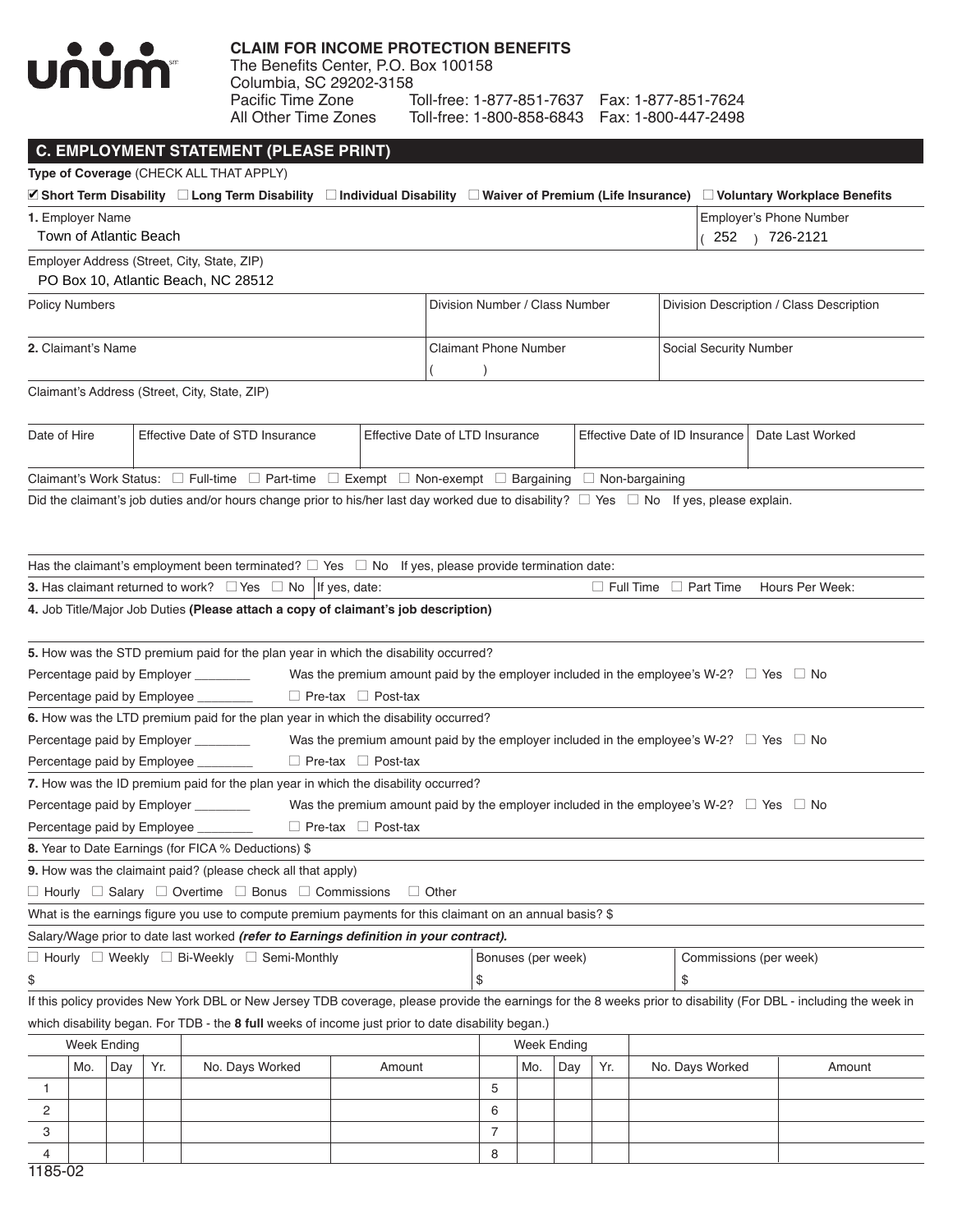Claimant Name: Social Security Number:

**10. Required for LTD and ID: Financial Documentation** (please refer to your contract for your Earnings definition and attach the appropriate documentation).

Salary Only/Current Earnings definition: **Attach copy of payroll records or paystubs for 3 months just prior to disability.**

Bonus/Commissions Included: **Attach copy of payroll records for the 12 or 24 months (see definition) just prior to disability.**

Other Earnings definitions: **Attach referenced document per Earnings definition (W-2, K-1s, Schedule Cs, teacher's contract, etc.).**

| 11. Claimant Pre-Tax Withholdings: Indicate pre-tax withholdings in effect just prior to disability                                                                      |          |          |                                                                                                                       |                          |                |                                                                      |                         |                                      |                       |
|--------------------------------------------------------------------------------------------------------------------------------------------------------------------------|----------|----------|-----------------------------------------------------------------------------------------------------------------------|--------------------------|----------------|----------------------------------------------------------------------|-------------------------|--------------------------------------|-----------------------|
| 401(k)/403(b)                                                                                                                                                            |          |          | %; Pre-tax medical and other insurance \$                                                                             |                          |                | /week; Flexible spending account \$                                  |                         |                                      | /week                 |
| 12. Date of last Salary/Wage Increase                                                                                                                                    |          |          | Work Schedule at time last worked:                                                                                    |                          |                |                                                                      | Days/Week               | Hours/Day                            | Hours/Week            |
| Check off regular work days: $\square$ Sun $\square$ Mon $\square$ Tues $\square$ Wed $\square$ Thurs $\square$ Fri $\square$ Sat   Number of hours on date last worked: |          |          |                                                                                                                       |                          |                |                                                                      |                         |                                      |                       |
| Date paid through:                                                                                                                                                       |          |          |                                                                                                                       |                          |                | For: □ Salary Continuation □ Vacation Pay □ Accrued Sick pay □ Other |                         |                                      |                       |
| Paid Time Off/Sick Leave balance as of last day worked:                                                                                                                  |          |          |                                                                                                                       |                          |                |                                                                      |                         |                                      |                       |
| 13. Does the claimant have an ownership interest in this business? $\Box$ Yes $\Box$ No If yes, what is the % of ownership?                                              |          |          |                                                                                                                       |                          |                |                                                                      |                         | $\%$                                 |                       |
| Type of business entity? $\Box$ Regular Corporation $\Box$ S Corporation $\Box$ Partnership $\Box$ Sole Proprietorship                                                   |          |          |                                                                                                                       |                          |                |                                                                      |                         |                                      |                       |
| 14. If this is a Flexible Benefits Plan, indicate which option of coverage this claimant has chosen.                                                                     |          |          |                                                                                                                       |                          |                |                                                                      |                         |                                      |                       |
| Previous Plan Year - Date of Open Enrollment _______________Option ___________ Current Plan Year - Date of Open Enrollment _________                                     |          |          |                                                                                                                       |                          |                |                                                                      |                         |                                      | Option                |
| <b>15. Prior LTD Carrier Name</b>                                                                                                                                        |          |          |                                                                                                                       |                          |                |                                                                      |                         | <b>Effective Date</b>                |                       |
| Address (Street, City, State, ZIP)                                                                                                                                       |          |          |                                                                                                                       |                          |                |                                                                      |                         | <b>Termination Date</b>              |                       |
| <b>16.</b> Is claimant eligible for:                                                                                                                                     |          | Yes No   | If yes, weekly or<br>monthly amount                                                                                   |                          | Weekly Monthly |                                                                      | When do benefits begin? |                                      | When do benefits end? |
| <b>Salary Continuation</b>                                                                                                                                               | $\sqcup$ |          | \$                                                                                                                    | □                        | □              |                                                                      |                         |                                      |                       |
| <b>State Disability</b>                                                                                                                                                  | $\Box$   | u        | \$                                                                                                                    | □                        | $\Box$         |                                                                      |                         |                                      |                       |
| <b>Other Disability Benefits</b>                                                                                                                                         | $\Box$   |          | \$                                                                                                                    | □                        | $\Box$         |                                                                      |                         |                                      |                       |
| Social Security                                                                                                                                                          | u        |          | \$                                                                                                                    | $\Box$                   | $\Box$         |                                                                      |                         |                                      |                       |
| <b>Worker's Compensation</b>                                                                                                                                             | u        |          | \$                                                                                                                    | □                        | $\Box$         |                                                                      |                         |                                      |                       |
| Is the claim the result of a work related injury or sickness? $\Box$ Yes                                                                                                 |          |          |                                                                                                                       | $\Box$ No                |                |                                                                      |                         |                                      |                       |
| If so has Workers' Compensation                                                                                                                                          |          |          |                                                                                                                       |                          |                |                                                                      |                         |                                      |                       |
| claim been filed?                                                                                                                                                        | □        | $\sqcup$ | If yes, Name and Address of Carrier                                                                                   |                          |                |                                                                      |                         |                                      |                       |
| Health Insurance                                                                                                                                                         | □        | u        | If yes, Name and Address of Carrier                                                                                   |                          |                |                                                                      |                         |                                      |                       |
| Life Insurance                                                                                                                                                           | П        |          | If yes, please provide the amount of coverage: \$                                                                     |                          |                |                                                                      |                         |                                      |                       |
| If Workers' Compensation claim has been denied, please submit a copy of denial with this claim.                                                                          |          |          |                                                                                                                       |                          |                |                                                                      |                         |                                      |                       |
| 17. Information about your pension plan (Please send copy of Plan Summary) (Do not complete for maternity claim)                                                         |          |          |                                                                                                                       |                          |                |                                                                      |                         |                                      |                       |
| Do you have a pension plan?                                                                                                                                              |          |          | If yes, what type?                                                                                                    |                          |                |                                                                      |                         |                                      |                       |
| $\Box$ Yes $\Box$ No                                                                                                                                                     |          |          | $\Box$ Defined benefit $\Box$ Defined contribution $\Box$ 401(k)/403(b) $\Box$ Profit Sharing $\Box$ Other: (specify) |                          |                |                                                                      |                         |                                      |                       |
| Is claimant eligible for your pension plan?                                                                                                                              |          |          | If eligible, does the claimant participate?                                                                           |                          |                |                                                                      |                         | What % does claimant contribute?     |                       |
| $\Box$ Yes $\Box$ No                                                                                                                                                     |          |          | $\Box$ Yes $\Box$ No                                                                                                  |                          |                |                                                                      |                         |                                      |                       |
| If the claimant is participating, when is he or she eligible for benefits under the plan?                                                                                |          |          |                                                                                                                       |                          |                |                                                                      |                         |                                      |                       |
| 18. If the claimant is released to return to work with restrictions and limitations, are you willing to accommodate?                                                     |          |          |                                                                                                                       |                          |                |                                                                      |                         |                                      |                       |
| The above statements are true and complete to the best of my knowledge and belief.                                                                                       |          |          |                                                                                                                       |                          |                |                                                                      |                         |                                      |                       |
| Name of Person Completing Form                                                                                                                                           |          |          |                                                                                                                       |                          |                |                                                                      |                         | Telephone Number<br>$(252)$ 726-2121 |                       |
| Title of Person Completing Form                                                                                                                                          |          |          |                                                                                                                       | E-mail Address           |                |                                                                      |                         | Fax Number                           |                       |
| Admin Services Supervisor                                                                                                                                                |          |          |                                                                                                                       | tab@atlanticbeach-nc.com |                |                                                                      |                         | $(252)$ 726-5115                     |                       |
| Signature                                                                                                                                                                |          |          |                                                                                                                       |                          |                |                                                                      |                         | Date Signed                          |                       |

1185-02 Unum is a registered trademark and marketing brand of Unum Group and its insuring subsidiaries.